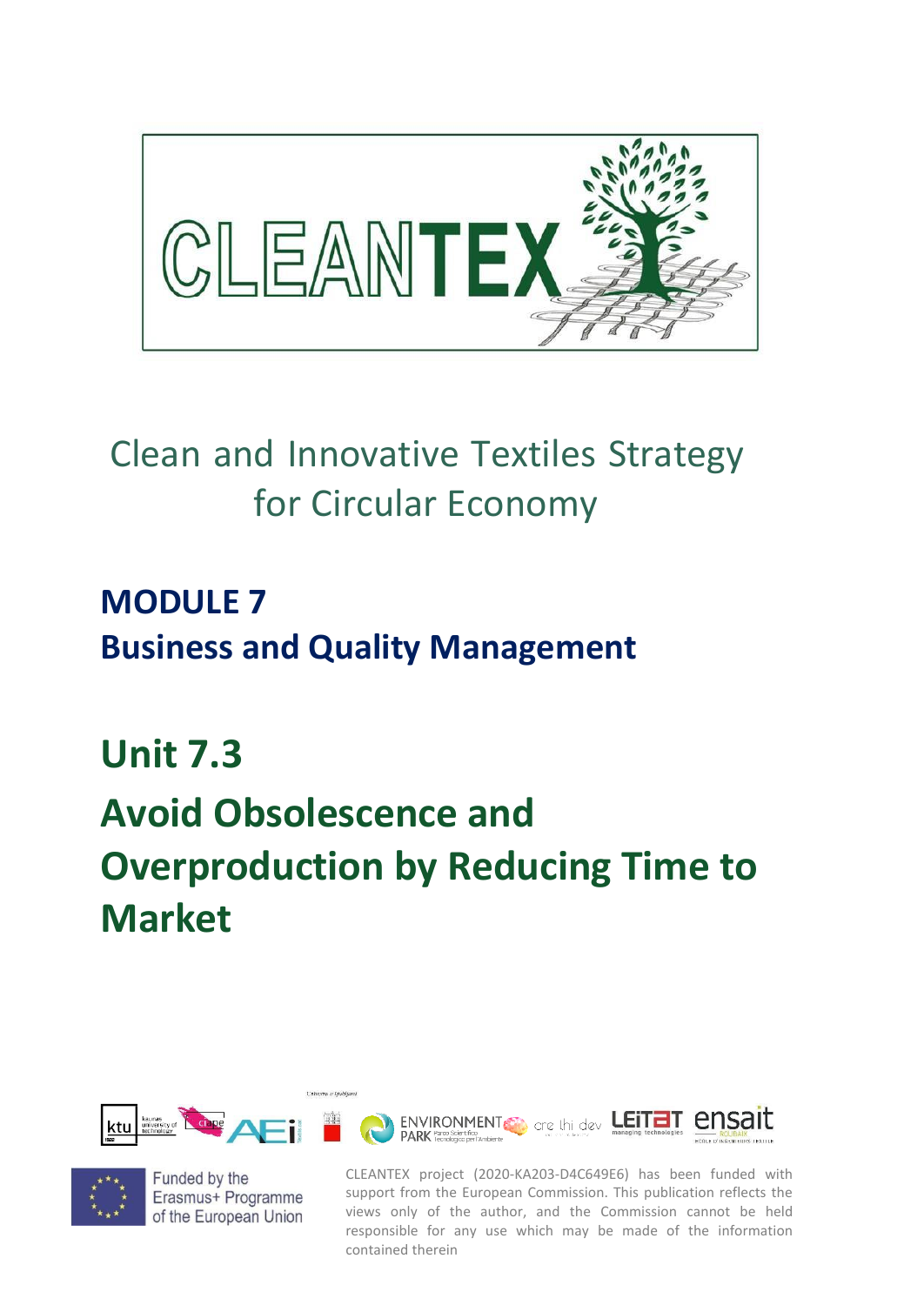This lecture is on the ways to avoid obsolescence and overproduction waste in textile production, by focusing on strategies to reduce time to market. It is similar to Just-In-Time manufacturing, a management methodology to control inventory. Just- In- Time requires to produce the right part, in the right quantity, at the right time and place, thus reducing waste in the whole supply chain. It would have been the ideal case for textile waste reduction, but its application is not straight forward and needs to examine and reorganize the total textile supply chain.

The course has the following structure, first some Trends in European Textile Sector will be presented related to waste generation. The course will give emphasis on waste reduction in prototyping and manufacturing, through the implementation of 3D CAD/ Virtual Prototyping and on Demand manufacturing.

Usually when we talk about textile waste, we automatically think about garment waste, as it is the most common type of waste and most statistics are related to clothes production. The fast fashion concept, which to many researchers is the cause for most waste refers directly to garment manufacturing. Most of the available data on waste are towards the final product, the garment.

However, in the 2017 Commission Staff Working Document (SWD) "Sustainable garment value chains through EU development action" separates the activities in the sector and the textile industry refers to the production of yarn, textiles and fabrics, while the clothing (garment/ apparel/ fashion) industry refers to the production of garments. In a broader way the sector also includes other types of textile products, such as household textiles and technical/industrial textiles (for instance, textiles for industrial filters, hygiene products, textiles for the car and medical industry). In addition, the fashion industry can also include shoes, bags, jewelry and other accessories apart from the clothes/ garments.

#### European textile trends

The European Textile Sector between 1998 and 2009 lost about half its workers and the turnover declined by 28 %, due to the phasing-out of the World Trade Organisation (WTO) textile quotas, which began in the 1990s and ended in 2005. As a consequence, the share of imports in European clothing consumption increased from 33 % in 2004 to 87 % in 2012.

In addition, the supply chain for the production of textiles and clothing is one of the most complex global value chains. Most products on the internal EU market are manufactured outside the EU, but also, according to Euratex, the EU textile and clothing sector exported €48 billion worth of products in 2017, making the EU the second largest exporter in the world. At the same time, the EU imported textile products worth €112 billion from third countries.

Europe has identified the Textile sector as an important sector for circular economy. The implementation of a more circular and sustainable system within the EU needs to go beyond separate collection of textile waste and recycling, ad it needs technological innovation and efficient production processes that generate less waste and fewer emissions.

Clothing remains the main source of waste in the textile sector. Several statistics have been published and estimates have been made on the consumption levels.

About 5 % of household expenditure in the EU is spent on clothing and footwear, of which about 80 % is spent on clothes and 20 % on footwear.

In 2015 EU citizens bought 6.4 million tonnes of new clothing (12.66 kg per person) and it shows a constant increase all year and this increase tends to be accelerated. Between 1996 and 2012, the amount of clothes bought per person in the EU increased by 40 %.

The use of cloths also shows a constant decrease, as more than 30 % of clothes in Europeans' wardrobes have not been used for at least a year and most of them are not recycled and they are sent to incinerators or landfill. This is not the case only of the consumers but also of the producers, as many of them have published some data on the stock they possess or the stock they have incinerated.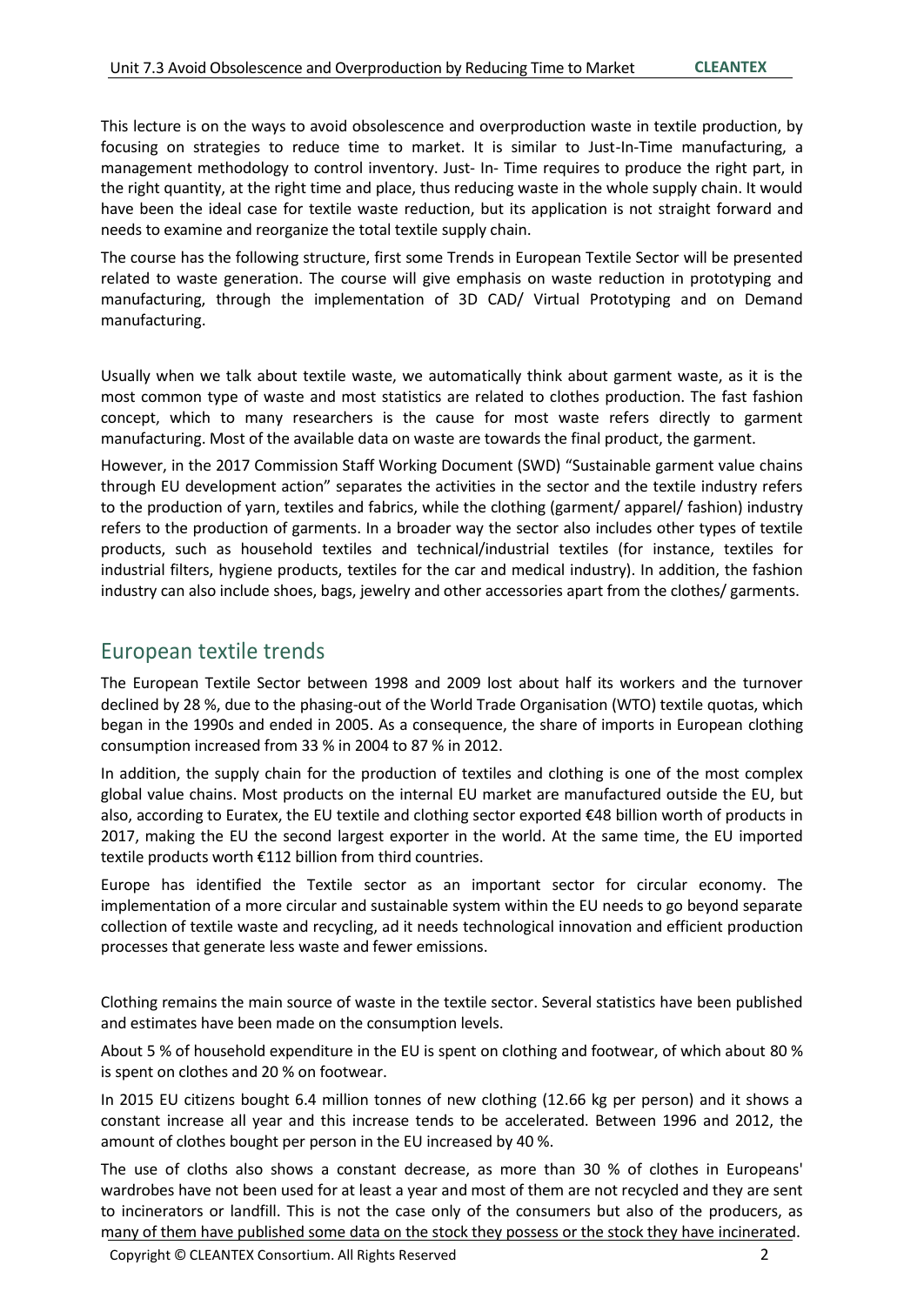This consumption is related to the effect of some trends that have decreased the price of garments in the last few decades, such as the fast fashion trend. They are based on the introduction of new styles very often in a short time and at cheap prices, usually using lower quality materials. Fast fashion increased the number of collections released by European apparel companies per year from two in 2000 to five in 2011, while Zara is offering 24 new clothing collections each year, and H&M between 12 and 16.

Changing this fast fashion production model and making it most sustainable goes beyond technological and management changes and it requires a more central administration including the consumer.

#### TEXTILE WASTE – Facts and Numbers

It is very difficult to use reliable data about textile waste. Here are some facts and numbers from the 2018 Apparel Industry Overproduction Report and Infographic [\(www.sharecloth.com\)](http://www.sharecloth.com/).

Here are the key facts about production and use:

- 1.7 trillion dollars, is the value of the apparel and footwear market. That's roughly the same as the GDP of Canada.
- 150 billion garments per year are produced in the global fashion industry, which means about 20 items per person.
- 30% of clothes is never sold and another third only leaves the shops with a discount.
- 210 billion dollars makes up an inventory distortion in the global fashion industry. This is the disconnect between what consumers want and what retailers have in stores.
- 460 billion dollars is how much the global economy misses out on each year because people are throwing away clothes they could continue to wear.
- An average American buys 70 apparel items a year. That is a new piece of clothing every four to five days.
- The average closet of a UK citizen contains 152 items. More than half gather dust. There are \$45 billions of unworn clothes in the United Kingdom alone.
- Less than three years is the lifetime of an apparel item in developed countries.
- More than 50% of fast fashion produced is disposed in under one year.

And some of the consequences

- 12.8 million tons of clothing is sent to landfills annually
- 92 million tons of solid waste each year, is produced by the fashion industry using 98 million tons of natural resources.
- 1.2 billion tons annually, is the total greenhouse gas emissions from textile production. This is more than those of all international flights and maritime shipping combined.
- 7,000 litres of water is needed to produce one pair of jeans. An average person drinks that much in about six years. The industry produces 2 billion pairs of jeans every year.
- 102 million tons, will reach the global apparel production in 2030 if the population and economy rise as expected. It has doubled in the past 15 years and now makes up 62 million tons.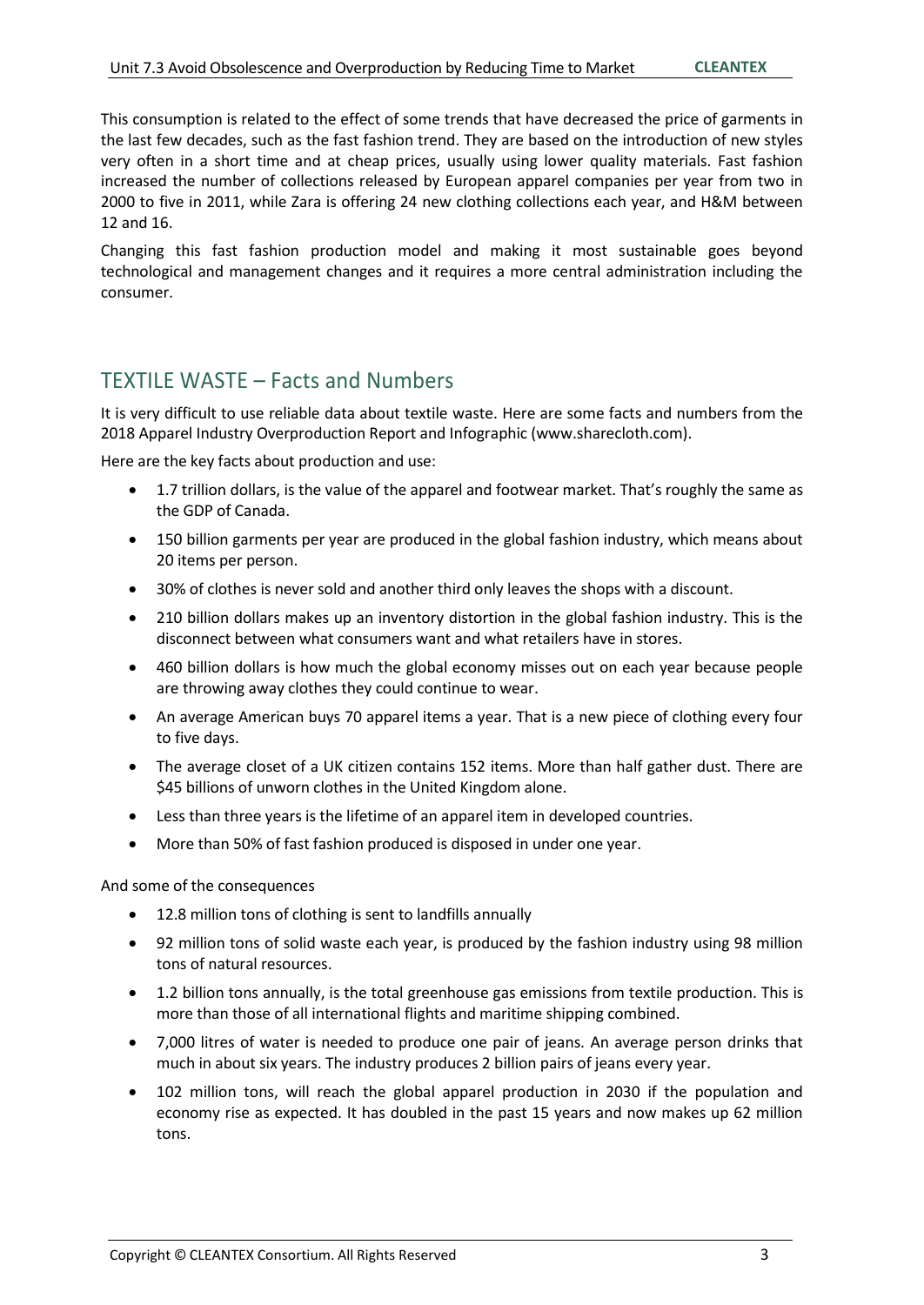#### Types of textile waste

Waste is generated in the whole production supply chain from the agriculture for natural fibers up to the consumer with the final product and also within the process for executing each step.

It has been reported that H&M in 2018 was sitting on a huge pile of unsold clothes  $-$  \$4.3 billion worth of inventory and most of them are directed to a power plant in a Swedish town Vasteras to create energy. It incinerated 15 tons in 2017. Also, the luxury brand Burberry admitted burning products worth \$37 million instead of selling it at a lower cost.

Three types of wastes can be distinguished,

- Finished Goods, Unsold Cloths and Old Cloths, as reported above
- Raw Materials, often called Deadstock.
- Design waste, from the existing product development process. There are many reasons for the generation of the waste, especially for the Finished goods and the raw materials, which mainly are due to the existing consumption profile of the users. This profile is encouraged by a number of factors stemming from the producers.
- Consumers show a growing demand for clothing. It is not due only to the increased Earth's population, but the shopping urge has taken on a quasi-addictive quality. It starts from the fashion bloggers and Instagram celebrities, who always are seen with a different outfit and this trend is implied to the rest of the consumers.
- The fast fashion system distorts our sense of value. Low-price and low-quality clothes have also low value to customers and are considered disposable. Customers are not by somehow connected with the cloths tey own and they consider them as always been disposable.
- There is a forecasting error, which is again market driven. Companies alleviate any risk by the low production costs and they prefer to overproduce than to underestimate the demand.
- Fashion span is limited as Fast Fashion bring new items in the market very fast, as it was mentioned previously.
- The unit cost of the cloths is bound with the quantity of the order. The bigger the order, the smaller the price per item and for fast fashion, it is often crucial. The industry typically places high-volume orders well in advance, which usually exceeds actual demand. The consequence: large quantities of clothing are heavily discounted shoppers anticipate those markdowns and this leads to over consumption and over dumping.

#### TEXTILE WASTE - Waste Reduction of Finished Goods

Many approaches have been proposed to reduce waste of the final products, the cloths. The list is not exhaustive and there are several variations between them. None of them can work independently and some of them can be combined. Some of these approaches are:

- On Demand production, which is the fast-turn, small batch production local to the end consumer.
- Zero Waste Design, which "refers to items of clothing that generate little or no textile waste in their production. It can be considered to be a part of the broader Sustainable fashion movement. It can be divided into two general approaches. Pre-consumer zero-waste fashion eliminates waste during manufacture. Post-consumer zero-waste fashion generates clothing from post-consumer garments such as second-hand clothing, eliminating waste at what would normally be the end of the product use life of a garment", (Wikipedia)
- Redefine Progress and Sustainability. "Less unsustainable is not sustainable. Patagonia no longer uses the term sustainability. The fashion companies should not be allowed to simultaneously profess their commitment to sustainability, while opposing regulatory proposals that deliver the same end".(HBR 2022)
- Rewrite the regulations. Government rule makers must price negative externalities, including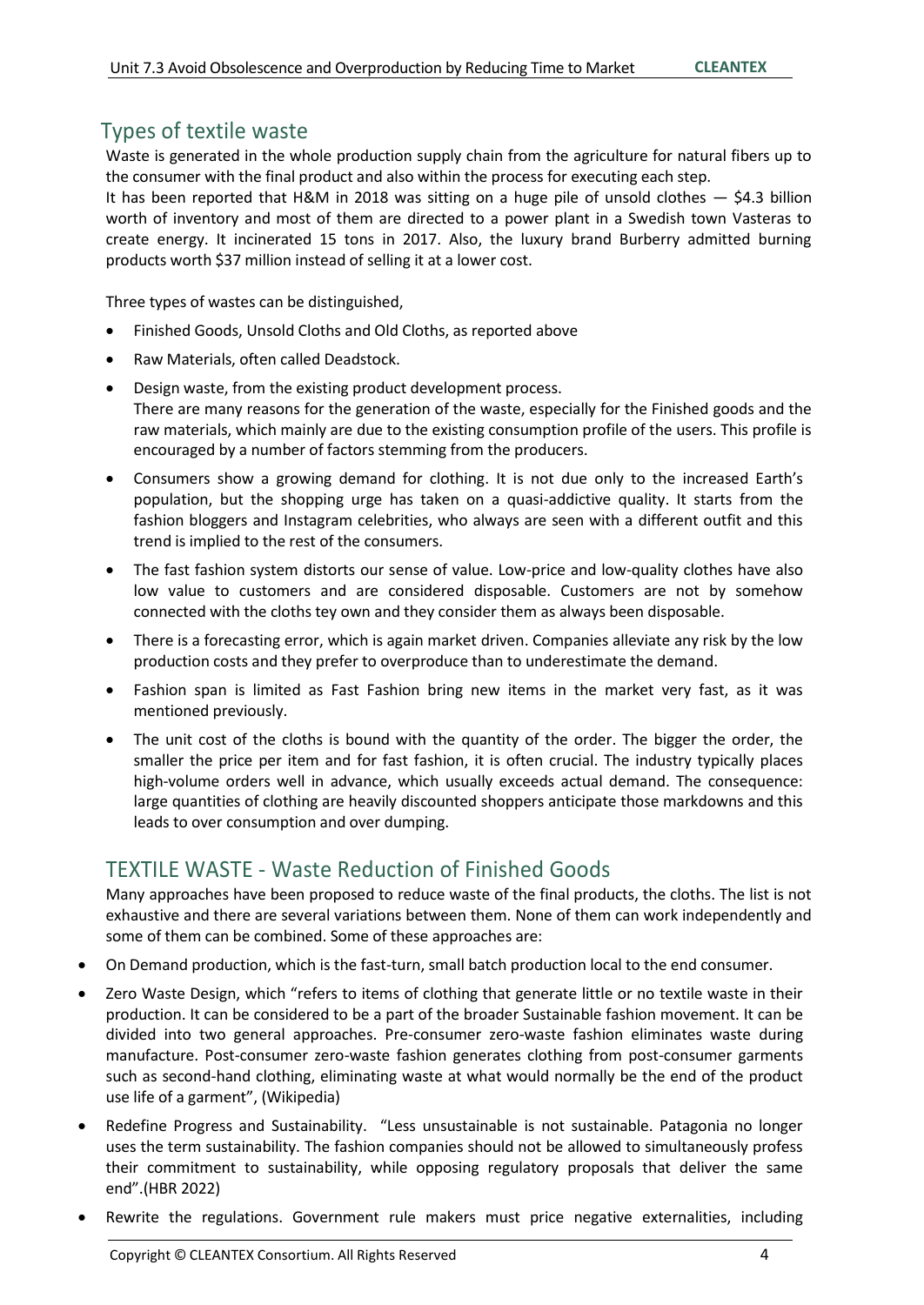extended producer responsibility (EPR) legislation, force fashion brands to share and abide by supplychain commitments, etc.

#### On demand production

This is an adaptation of the Just In Time approach suitable for one-off customized item or a rule-based batch order. As mentioned before, On-Demand production model is based on existing orders and goods are only made when they are required. In the fashion industry it is an old model also called made-to-order. Its use became more apparent during the recent pandemic. It implies longer waiting time for the customer, as the product has not yet been made by the manufacturer at the point of order.

It is an agile process, as it is able to capture the latest fashion trends, it needs no special inventory, when well-planned can offer increased Customer satisfaction, it can lead to better relationships within the supply chain and as an end result it present less environmental issues.

On Demand Production is supported by the major vendors of CAD/CAM systems for the fashion industry. It can only operate through extensive use of digital tools, and it is offered as a service by several vendors. It requires a well technology, that can cover all actors in the supply chain.

It is better implemented when combined with a number of approaches, such as Zero waste design, improved material planning, investment in local production, and as it was mentioned it is a technology- based approach making full use of digital fashion.

#### Sustainable apparel design model

Another approach that also reduces the time to develop a product is the use of Virtual Prototyping in the design stage of a product. As a technology is available since many years but its adoption in the fashion sector is limited, compared to its use in more advanced sectors, where it is a must tool to have. It changes the lengthy, time consuming traditional design phase of a garment, which is based on 2D sketches, and uses the classical product development cycle, from preparation of the cut pattern and modifications, to sewing prototypes, and innumerable iterations with many samples traveling back and forth between the factory and the customer. It is lengthy, generates a lot of waste and it is environmentally harmful.

The use of digital assets and tools, reduces the physical sampling costs, increases speed-to- market, reduces product development lead-time, leverages Voice of Consumer (VOC), Improves sustainability (not only on samples), and it is a necessary tool for On Demand Production.

On the left diagram the two development cycles are shown.

#### Conclusions – end notes

- Despite the global awareness of fashion industry contribution to environmental pollution the industry continues to grow.
- Complex supply chain and each step has its own contribution to environment
- Current fashion-consumption practices are harmful to environment

All stakeholders need to be motivated on:

- Policy makers
- Redefine business models
- Train the consumers